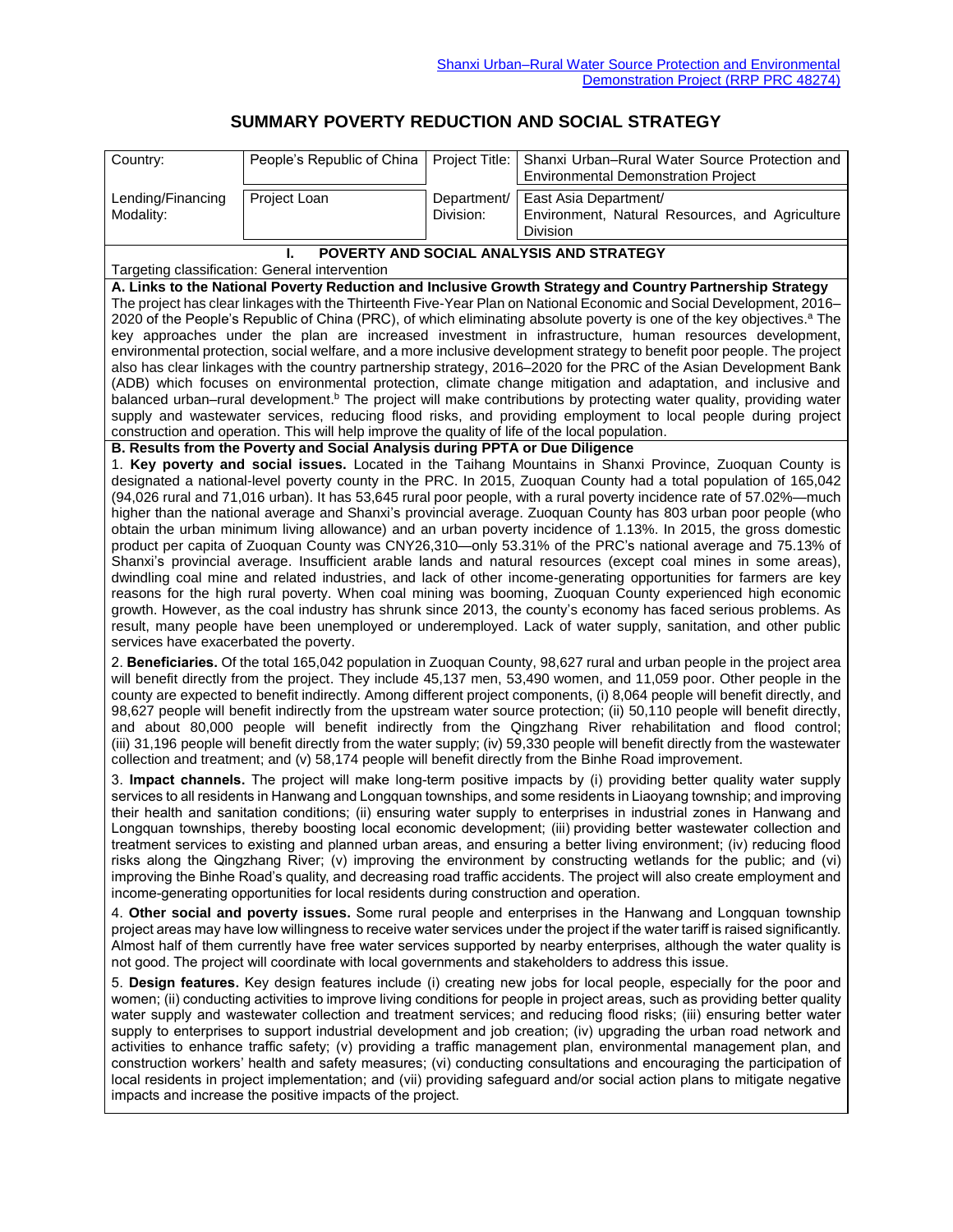| П.                                                                                                                                                                                                                                                                                                                                                                                                                                                                                                                                                                                                                                                                                                                                                                                                                                                                                                                                                                                                                                                                                                                                                                                                                                                                                                                                                                                                                                                                                                                                                                                                                                                                                                                                                                                                                                                                                                                                                                     | <b>PARTICIPATION AND EMPOWERING THE POOR</b>                                                                                                                                                                                                                                                                                                                                                                                                                                              |  |  |  |  |
|------------------------------------------------------------------------------------------------------------------------------------------------------------------------------------------------------------------------------------------------------------------------------------------------------------------------------------------------------------------------------------------------------------------------------------------------------------------------------------------------------------------------------------------------------------------------------------------------------------------------------------------------------------------------------------------------------------------------------------------------------------------------------------------------------------------------------------------------------------------------------------------------------------------------------------------------------------------------------------------------------------------------------------------------------------------------------------------------------------------------------------------------------------------------------------------------------------------------------------------------------------------------------------------------------------------------------------------------------------------------------------------------------------------------------------------------------------------------------------------------------------------------------------------------------------------------------------------------------------------------------------------------------------------------------------------------------------------------------------------------------------------------------------------------------------------------------------------------------------------------------------------------------------------------------------------------------------------------|-------------------------------------------------------------------------------------------------------------------------------------------------------------------------------------------------------------------------------------------------------------------------------------------------------------------------------------------------------------------------------------------------------------------------------------------------------------------------------------------|--|--|--|--|
| 1. Participatory approaches and project activities. Participation and consultation activities with key stakeholders,<br>including affected villagers, citizens, enterprises, and government agencies, were conducted during the feasibility study<br>and/or the project preparatory technical assistance; and their feedback and suggestions have been reflected in the<br>project design. The following activities will be implemented during project implementation: (i) strengthened public<br>participation and information disclosure; (ii) public awareness and education programs on relevant issues, such as solid<br>waste management, environmental protection, water saving, road safety, public health, and sanitation;<br>(iii) establishment of a grievance redress mechanism; (iv) public hearing on the water and wastewater tariff increase, if<br>necessary; and (v) the participation of local people, especially the women and the poor.                                                                                                                                                                                                                                                                                                                                                                                                                                                                                                                                                                                                                                                                                                                                                                                                                                                                                                                                                                                                           |                                                                                                                                                                                                                                                                                                                                                                                                                                                                                           |  |  |  |  |
| preparation. They will continue to participate during project implementation.                                                                                                                                                                                                                                                                                                                                                                                                                                                                                                                                                                                                                                                                                                                                                                                                                                                                                                                                                                                                                                                                                                                                                                                                                                                                                                                                                                                                                                                                                                                                                                                                                                                                                                                                                                                                                                                                                          | 2. Zuoquan County's Women Federation and local community groups in the project area were consulted during project                                                                                                                                                                                                                                                                                                                                                                         |  |  |  |  |
|                                                                                                                                                                                                                                                                                                                                                                                                                                                                                                                                                                                                                                                                                                                                                                                                                                                                                                                                                                                                                                                                                                                                                                                                                                                                                                                                                                                                                                                                                                                                                                                                                                                                                                                                                                                                                                                                                                                                                                        | 3. Civil society organizations. The project management office will coordinate with Zuoquan County's Women<br>Federation in organizing consultations and training activities. Further, rural and urban community organizations in the<br>project area will be involved in public consultation and participation during the detailed design and implementation.                                                                                                                             |  |  |  |  |
| high (H), medium (M), low (L), or not applicable (NA):<br>$\boxtimes$ Information gathering and sharing (M) $\boxtimes$ Consultation (M)                                                                                                                                                                                                                                                                                                                                                                                                                                                                                                                                                                                                                                                                                                                                                                                                                                                                                                                                                                                                                                                                                                                                                                                                                                                                                                                                                                                                                                                                                                                                                                                                                                                                                                                                                                                                                               | 4. The following forms of civil society organization participation are envisaged during project implementation, rated as<br>$\boxtimes$ Collaboration (L) $\boxtimes$ Partnership (L)                                                                                                                                                                                                                                                                                                     |  |  |  |  |
| 5. Participation plan. $\boxtimes$ Yes<br>l I No<br>(SDAP).                                                                                                                                                                                                                                                                                                                                                                                                                                                                                                                                                                                                                                                                                                                                                                                                                                                                                                                                                                                                                                                                                                                                                                                                                                                                                                                                                                                                                                                                                                                                                                                                                                                                                                                                                                                                                                                                                                            | Participation and consultation plans are incorporated in the safeguards and/or the social development action plan                                                                                                                                                                                                                                                                                                                                                                         |  |  |  |  |
|                                                                                                                                                                                                                                                                                                                                                                                                                                                                                                                                                                                                                                                                                                                                                                                                                                                                                                                                                                                                                                                                                                                                                                                                                                                                                                                                                                                                                                                                                                                                                                                                                                                                                                                                                                                                                                                                                                                                                                        | III. GENDER AND DEVELOPMENT                                                                                                                                                                                                                                                                                                                                                                                                                                                               |  |  |  |  |
| Gender mainstreaming category: Effective gender mainstreaming                                                                                                                                                                                                                                                                                                                                                                                                                                                                                                                                                                                                                                                                                                                                                                                                                                                                                                                                                                                                                                                                                                                                                                                                                                                                                                                                                                                                                                                                                                                                                                                                                                                                                                                                                                                                                                                                                                          |                                                                                                                                                                                                                                                                                                                                                                                                                                                                                           |  |  |  |  |
| A. Key issues. In 2015, Zuoquan County had 76,726 women or 46.48% of the population. While some traditional<br>patriarchal social values still exist and women's participation in public administration is still low, men and women have<br>the same opportunities in most fields in the project area. Women have higher or equal roles inside the family, and they<br>make important contributions to family matters. Men and women are not treated differently in social welfare policies,<br>such as education, public health, public services, and labor rights. Women have high participation in economic activities,<br>and earn the same wages as men in the same or similar positions. However, men are preferred in some jobs, especially<br>those having higher physical requirements or difficult working conditions. Despite women having important roles in the<br>family and a high degree of economic involvement, men are still perceived as the main breadwinner and key decision<br>maker. The project will support public services without discrimination between men and women. Men's and women's<br>opinions regarding the project do not differ significantly. Since women perform more household tasks, they are likely to<br>access and/or use certain public services, such as water supply, more frequently.<br><b>B. Key actions.</b> $\boxtimes$ Gender action plan (GAP)<br>Other actions or measures<br>No action or measure<br>The GAP includes targets for women in employment, training, and participation. Women will be provided with (i) priority<br>job opportunities under the project; (ii) consultation and increased awareness in project activities, including<br>environmental protection, public services, and labor standards; and (iii) participation in the project's detailed design and<br>public hearing activities. The monitoring of the GAP will include the collection of sex-disaggregated data, and one social |                                                                                                                                                                                                                                                                                                                                                                                                                                                                                           |  |  |  |  |
| and gender specialist will be recruited to provide support on this activity.<br>IV. ADDRESSING SOCIAL SAFEGUARD ISSUES                                                                                                                                                                                                                                                                                                                                                                                                                                                                                                                                                                                                                                                                                                                                                                                                                                                                                                                                                                                                                                                                                                                                                                                                                                                                                                                                                                                                                                                                                                                                                                                                                                                                                                                                                                                                                                                 |                                                                                                                                                                                                                                                                                                                                                                                                                                                                                           |  |  |  |  |
|                                                                                                                                                                                                                                                                                                                                                                                                                                                                                                                                                                                                                                                                                                                                                                                                                                                                                                                                                                                                                                                                                                                                                                                                                                                                                                                                                                                                                                                                                                                                                                                                                                                                                                                                                                                                                                                                                                                                                                        |                                                                                                                                                                                                                                                                                                                                                                                                                                                                                           |  |  |  |  |
| Safeguard Category: ⊠ A<br>C<br>] FI<br>A. Involuntary Resettlement<br>B<br>$\Box$<br>1. Key impacts. The project will have significant land acquisition and resettlement impacts, so it is classified category A<br>for involuntary resettlement. The project will involve permanent land acquisition of 1,049.65 mu of collective land, of<br>which the cultivated land is 528.26 $m\upsilon$ ; and demolition of a housing area (8,099.62 square meters), affecting 1,384<br>persons in 591 households. <sup>c</sup> Of these affected persons, 104 persons in 24 households will be physically displaced. The<br>project requires the temporary occupation of 231 mu of collective land.                                                                                                                                                                                                                                                                                                                                                                                                                                                                                                                                                                                                                                                                                                                                                                                                                                                                                                                                                                                                                                                                                                                                                                                                                                                                           |                                                                                                                                                                                                                                                                                                                                                                                                                                                                                           |  |  |  |  |
| requirements on involuntary resettlement.                                                                                                                                                                                                                                                                                                                                                                                                                                                                                                                                                                                                                                                                                                                                                                                                                                                                                                                                                                                                                                                                                                                                                                                                                                                                                                                                                                                                                                                                                                                                                                                                                                                                                                                                                                                                                                                                                                                              | 2. Strategy to address the impacts. A resettlement plan has been prepared to provide compensation and resettlement<br>assistance for affected persons. The resettlement plan includes measures on consultation, information disclosure, and<br>grievance redress. The project executing and implementing agencies have experience in involuntary resettlement under<br>domestic projects, and their capacity will be further strengthened to implement the project in compliance with ADB |  |  |  |  |
| 3. Plan or Other Actions<br>Indigenous peoples plan<br><b>Resettlement framework</b><br>Environmental and social management<br>No action<br>system arrangement<br>$\mathsf{L}$                                                                                                                                                                                                                                                                                                                                                                                                                                                                                                                                                                                                                                                                                                                                                                                                                                                                                                                                                                                                                                                                                                                                                                                                                                                                                                                                                                                                                                                                                                                                                                                                                                                                                                                                                                                         | Combined resettlement and indigenous peoples plan<br>Combined resettlement framework and indigenous peoples<br>planning framework<br>Social impact matrix                                                                                                                                                                                                                                                                                                                                 |  |  |  |  |